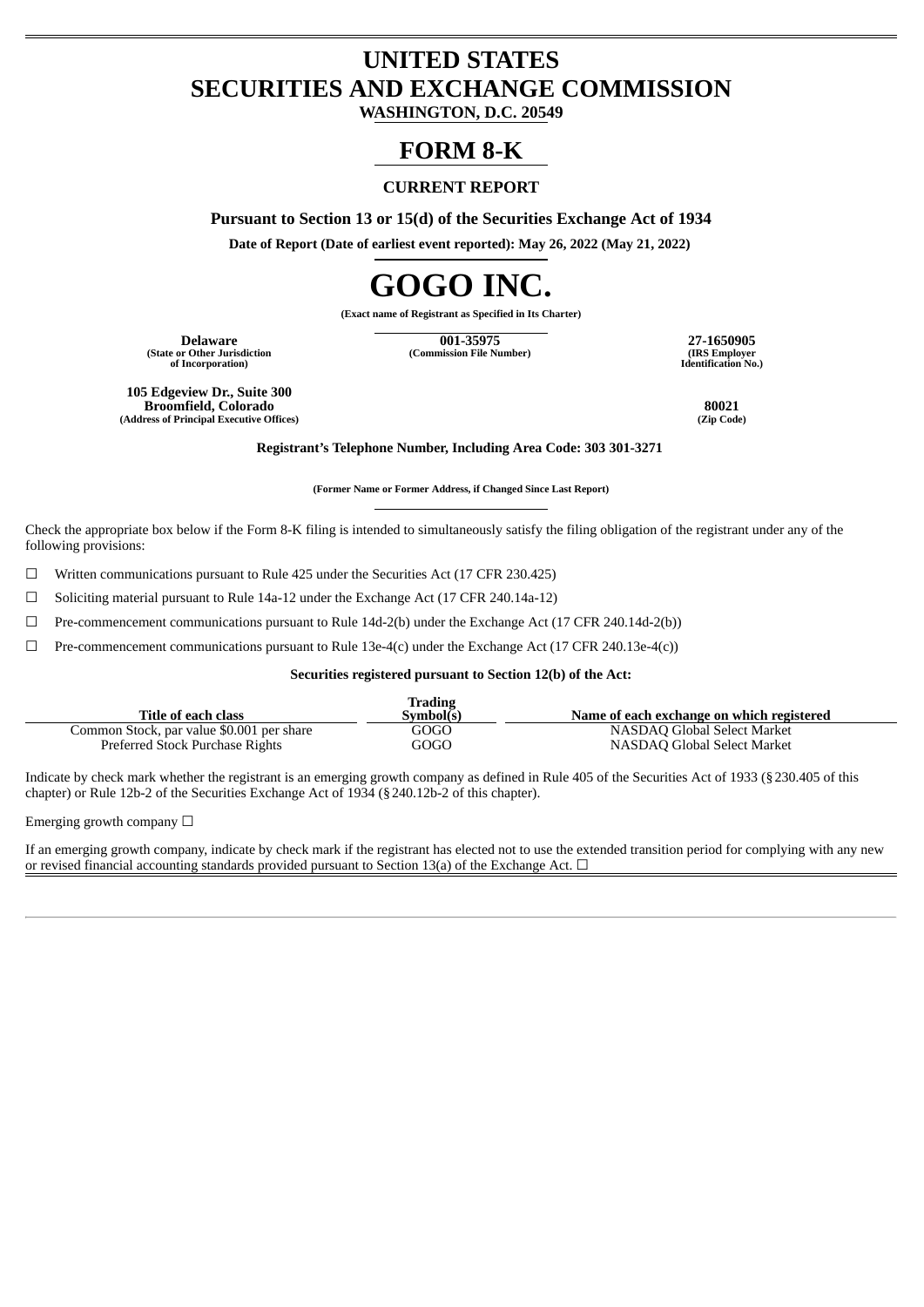#### **Item 1.01 Entry into a Material Definitive Agreement.**

On May 21, 2022, Gogo Business Aviation LLC ("Gogo BA"), a wholly owned subsidiary of Gogo Inc. (the "Company"), and Hughes Network Systems, LLC ("Hughes") entered into a master services agreement (the "MSA") providing for the design, development, testing and production readiness by Hughes, and delivery to Gogo BA, of certain airborne equipment for use on a low earth orbit satellite network. The specific services to be rendered by Hughes, and service fees to be paid by Gogo BA, are subject to the terms and provisions of one or more statements of work under the MSA. The MSA may be terminated by either party upon thirty days' written notice to the other party if there are no statements of work thereunder, and any statement of work can be terminated by either party upon thirty days' written notice to the other party (unless otherwise specified in such statement of work).

The description of the MSA contained herein does not purport to be complete and is qualified in its entirety by reference to the full text of the MSA, a copy of which is filed as Exhibit 10.1 to this Current Report on Form 8-K and is incorporated in this Item 1.01 by reference.

#### **Forward-Looking Statements**

Certain disclosures in this report include forward-looking statements within the meaning of the Private Securities Litigation Reform Act of 1995. These forward-looking statements include, without limitation, statements regarding the Company's business outlook, industry, business strategy, plans, goals and expectations concerning the Company's market position, international expansion, future technologies, future operations, margins, profitability, future efficiencies, capital expenditures, liquidity and capital resources and other financial and operating information. When used in this discussion, the words "anticipate," "assume," "believe," "budget," "continue," "could," "estimate," "expect," "intend," "may," "plan," "potential," "predict," "project," "should," "will," "future and the negative of these or similar terms and phrases are intended to identify forward-looking statements in this *report.*

Forward-looking statements reflect the Company's current expectations regarding future events, results or outcomes. These expectations may or may not be realized. Although the Company believes the expectations reflected in the forward-looking statements are reasonable, the Company can give you no assurance these expectations will prove to have been correct. Some of these expectations may be based upon assumptions, data or judgments that prove to be incorrect. Actual events, results and outcomes may differ materially from the Company's expectations due to a variety of known and unknown risks, uncertainties and other factors. Although it is not possible to identify all of these risks and factors, they include, among others, our ability to effectively *evaluate and pursue strategic opportunities.*

Additional information concerning these and other factors can be found under the caption "Risk Factors" in the Company's Annual Report on Form 10-K as filed with the Securities and Exchange Commission (the "SEC") on March 3, 2022, and in the Company's Quarterly Report on Form 10-Q as filed *with the SEC on May 5, 2022.*

Any one of these factors or a combination of these factors could materially affect the Company's financial condition or future results of operations and could influence whether any forward-looking statements contained in this report ultimately prove to be accurate. The Company's forward-looking statements are not quarantees of future performance, and you should not place undue reliance on them. All forward-looking statements speak only as of the date made and the Company undertakes no obligation to update or revise publicly any forward-looking statements, whether as a result of new information, *future events or otherwise.*

#### **Item 9.01 Financial Statements and Exhibits.**

| Exhibit No. | Description                                                                                                                                    |
|-------------|------------------------------------------------------------------------------------------------------------------------------------------------|
| $10.1*$     | <u>Master Services Agreement, dated as of May 21, 2022, by and between Gogo Business Aviation LLC and Hughes Network Systems, LLC.</u>         |
| 104         | Cover Page Interactive Data File (embedded within the Inline XBRL document).                                                                   |
| $\ast$      | Certain portions of the exhibit have been omitted pursuant to Item 601(b)(2) of Regulation S-K. The Company agrees to furnish                  |
|             | supplementally an unredacted copy of such exhibit to the SEC upon request; <i>provided, however,</i> that the Company may request confidential |
|             | treatment pursuant to Rule 24b-2 of the Securities Exchange Act of 1934, as amended, for any exhibits or schedules so furnished.               |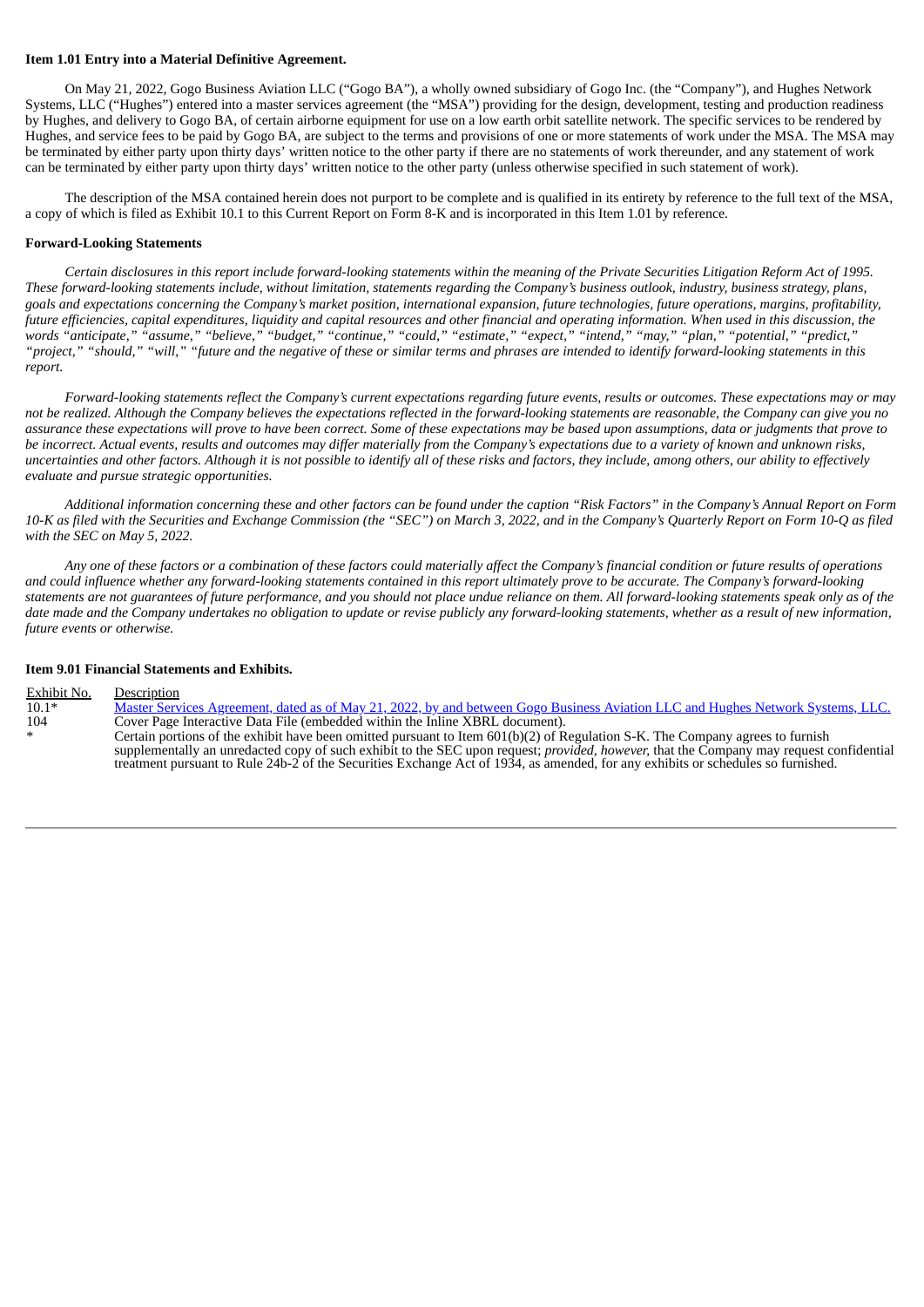## **SIGNATURES**

Pursuant to the requirements of the Securities Exchange Act of 1934, the registrant has duly caused this report to be signed on its behalf by the undersigned thereunto duly authorized.

## GOGO INC.

Date: May 26, 2022 **By:** /s/ Marguerite M. Elias

Marguerite M. Elias Executive Vice President, General Counsel and Secretary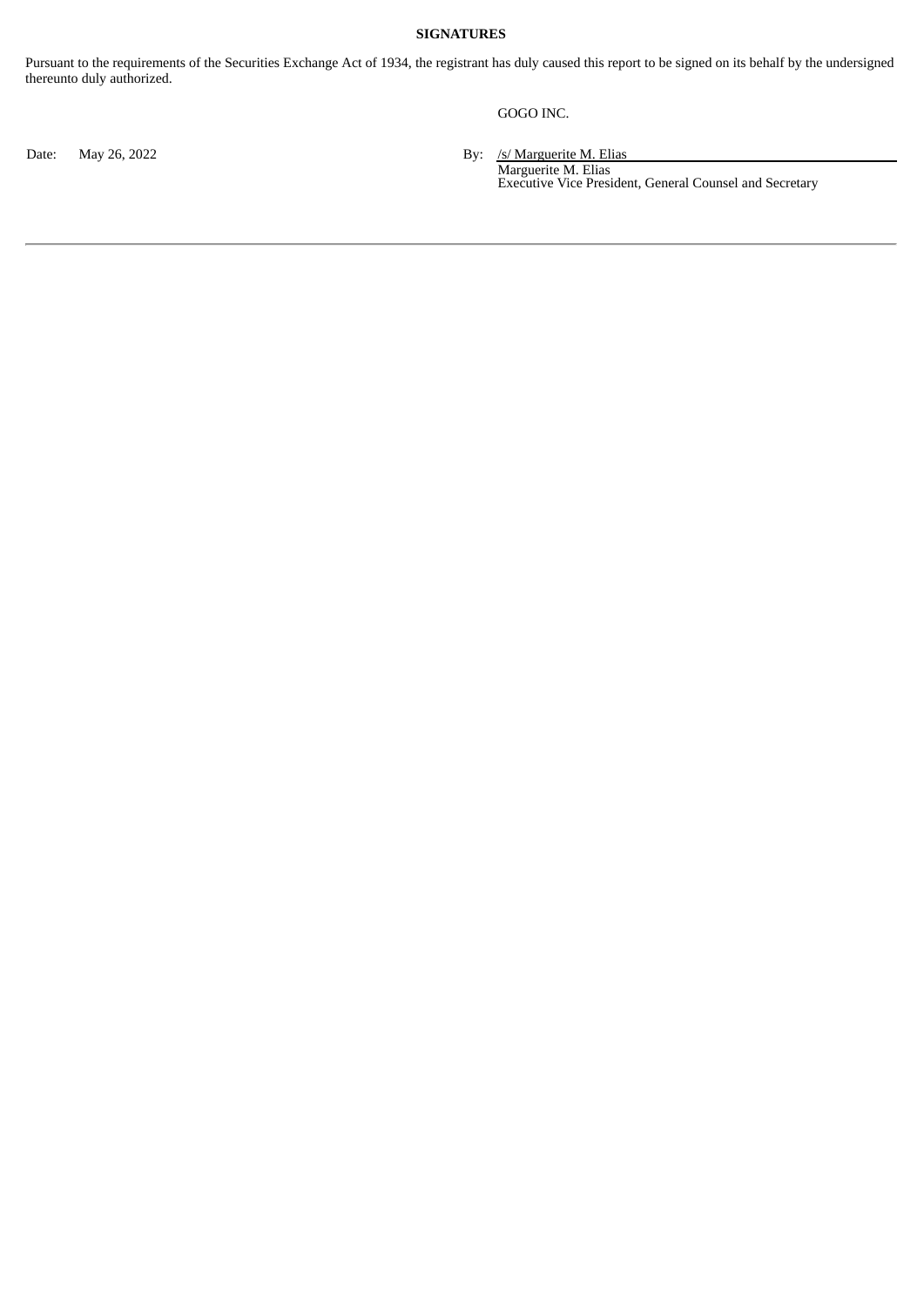#### <span id="page-3-0"></span>**THE USE OF THE FOLLOWING NOTATION IN THIS EXHIBIT INDICATES THAT THE CONFIDENTIAL PORTION HAS BEEN OMITTED PURSUANT TO ITEM 601(b)(10)(iv) WHEREBY CERTAIN IDENTIFIED INFORMATION HAS BEEN EXCLUDED BECAUSE IT IS BOTH NOT MATERIAL AND WOULD LIKELY CAUSE COMPETITIVE HARM TO THE REGISTRANT IF PUBLICLY DISCLOSED: [\*\*\*]**

#### **MASTER SERVICES AGREEMENT**

THIS MASTER SERVICES AGREEMENT (this "Agreement") is made and entered into as of May 21, 2022 (the "Effective Date") by and between **Gogo Business Aviation LLC**, a Delaware limited liability company, having offices at 105 Edgeview Drive, Broomfield, CO 80021, and its Affiliates (collectively referred to as "Customer"), and **Hughes Network Systems, LLC,** a Delaware limited liability company, having its principal offices at 11717 Exploration Lane, Germantown, MD 20876 ("Consultant").

**WITNESSETH**:

**WHEREAS,** Customer wishes to engage Consultant to perform certain services; and

**WHEREAS,** Consultant desires to perform such services for Customer.

**NOW, THEREFORE**, in consideration of the foregoing and the mutual covenants and agreements contained herein, the receipt and sufficiency of which are acknowledged, the parties hereto hereby agree as follows:

1. **DEFINITIONS.** As used herein, the following terms shall have the following respective meanings:

- 1.1 "Affiliate" means an entity, which directly or indirectly, owns or controls, is owned or is controlled by or is under common ownership or control with, another entity. As used in this Section 1.1, "control" means the power to direct the management or affairs of an entity, and "ownership" means the beneficial ownership of more than 50% of the voting equity securities or other equivalent voting interests of the entity.
- 1.2 "Confidential Information" means all non-public information in any form or medium whether or not owned by the Party disclosing such information ("Discloser") to the other Party ("Recipient"), including the existence of this Agreement and any business relationship between the Parties. Discloser will use reasonable efforts to mark written disclosures as confidential, and to provide written summaries of any Confidential Information provided in non-written form, but failure to do so will not affect the confidential nature of the information provided.

1.3 "Consultant Background IP" means [\*\*\*].

1.4 "Consultant Foreground IP" shall mean [\*\*\*]:

 $(a)$  [\*\*\*]

(b) [\*\*\*]

(c) [\*\*\*]

(d) [\*\*\*]

(e) [\*\*\*]

(f) [\*\*\*]

- 1.5 "Customer Background IP" means all IP, owned, controlled, or licensable by Customer as of the Effective Date, or which Customer comes to own, control, or have the right to license from a third party independently of this Agreement or any applicable SOW. Customer Background IP does not include any Customer Foreground IP, Consultant Background IP, or Consultant Foreground IP.
- 1.6 "Customer Foreground IP" shall mean all IP created, conceived, authored, developed or reduced to practice by or on behalf of Customer (either solely or jointly by Customer, or by others acting under contract with or otherwise on behalf of Customer) as a result of or arising from either party's performance under this Agreement or any applicable SOW relating to any of the following (in each case excluding any Customer Background IP and Consultant Background IP):

1

 $(a)$  [\*\*\*] (b) [\*\*\*] (c) [\*\*\*] (d) [\*\*\*] (e) [\*\*\*] (f) [\*\*\*]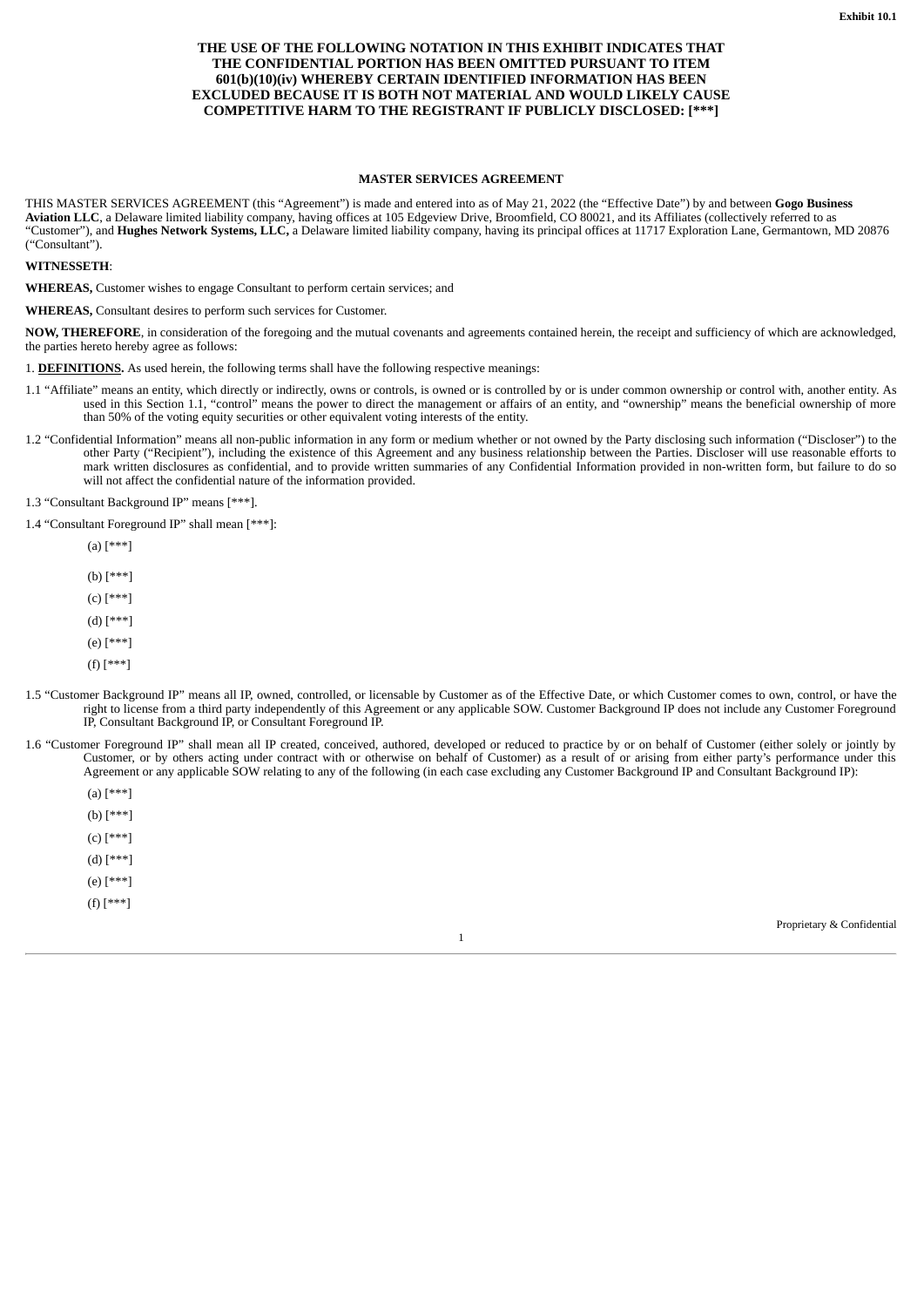- (g) [\*\*\*]
- $(h)$  [\*
- 

(i) [\*\*\*]

(j) [\*\*\*]

1.7 "Customer Materials" are any computer programs, specifications, content, Customer Background IP or other materials provided by Customer to Consultant.

- 1.8 "Data Security Breach" means a breach by Consultant of its obligations as set forth in the applicable SOW or in Section 5 herein that (a) results in the loss or misuse of unencrypted Personally Identifiable Information by Consultant (unless decryption thereof is enabled by Consultant's grossly negligent act or omission); (b) results in the unauthorized and/or unlawful Processing, disclosure, access, alteration, corruption, transfer, sale or rental, destruction, or use of Personally Identifiable Information by Consultant; or (c) compromises the security, confidentiality, or integrity of Personally Identifiable Information.
- 1.9 "Deliverables" means those items to be delivered to Customer as specifically listed in an applicable SOW.
- 1.10 "Intellectual Property" or "IP" means all ideas, information, concepts, discoveries, inventions, methods or processes, specifications, technology, software and other works of authorship, improvements and know how (whether or not patentable and whether or not reduced to practice), and all associated rights in and to any patents, patent applications (including any reissues, continuations, continuations-in-part, revisions, extensions and reexaminations thereof), copyrights and trade secrets, and all rights in and to any proprietary or confidential information.
- 1.11 "Personally Identifiable Information" or "PII" means: (i) any information that identifies or can be used to identify an individual, such as first and last name, social security number or other government issued number or identifier, date of birth, home or other physical address, e-mail address or other online contact information, telephone number, biometric data, mother's maiden name, or other personally identifiable information; or (ii) any "non-public personal information" as that term is defined in the Gramm-Leach-Bliley Act found at 15 U.S.C. Subchapter 1, §6809(4).
- 1.12 "Processing" or "Process" means any operation or set of operations that is performed upon Personally Identifiable Information, whether or not by automatic means, including, without limitation, collection, recording, organization, storage, access, adaptation, alteration, retrieval, consultation, use, disclosure, dissemination, making available, alignment, combination, blocking, deleting, erasure, or destruction.
- 1.13 "Services" means certain strategic project services, support services and other services, which shall, from time to time, be rendered by Consultant for Customer pursuant to a Statement of Work.
- 1.14 "Specification" means specifications for Services and Deliverables to be provided in a Statement of Work.
- 1.15 "Statement of Work" or "SOW" means any transaction document (whether or not identified as a SOW) in which each project outline agreed to by Consultant and Customer in accordance with the terms and conditions of this Agreement, and preferably in the form attached hereto as Exhibit A. Statements of Work shall be executed by the parties and shall form a part of this Agreement.

2. **SERVICES.**

- 2.1 Procedures for Engagement of Services.
	- (a) The Services to be rendered by Consultant for Customer pursuant to this Agreement shall be engaged in the following manner. From time to time during the term of this Agreement, Customer and Consultant may enter into Statements of Work. Each SOW shall include a complete and detailed description of the project, which Customer wishes Consultant to undertake. For the avoidance of doubt, Consultant shall not perform any Services except under an executed SOW, and Customer shall be under no obligation to pay for any services performed or expenses incurred by Consultant that were not authorized in a SOW.
	- (b) Upon execution of a SOW: (i) the services described therein shall be deemed "Services" for the purposes of this Agreement, and (ii) Consultant's provision thereof shall be subject to, and governed by, the terms and conditions of this Agreement.

#### 2.2 Personnel.

- (a) While at a Customer facility, Consultant's personnel and subcontractors shall comply with reasonable requests and standard procedures and policies of Customer which have been provided or notified to Consultant in writing. Consultant's personnel and subcontractors will conduct themselves in a businesslike manner.
- (b) If Customer determines in good faith that a particular Consultant employee or agent is not conducting him or herself in accordance with Section 2.2(a), Customer shall provide Consultant with notice thereof and Consultant shall remove and replace such individual. Customer reserves the right to deny access to its premises to any such individual. Unless authorized in writing by Customer, Customer shall not be responsible for any travel, mileage or living expenses with respect to such personnel.
- (c) Each party shall designate one project manager (each, a "Project Manager") for each SOW, who shall be responsible for providing timely management decisions as required relating to such SOW. Any Project Manager may be replaced from time to time by the designating party upon written notice to the other party.

2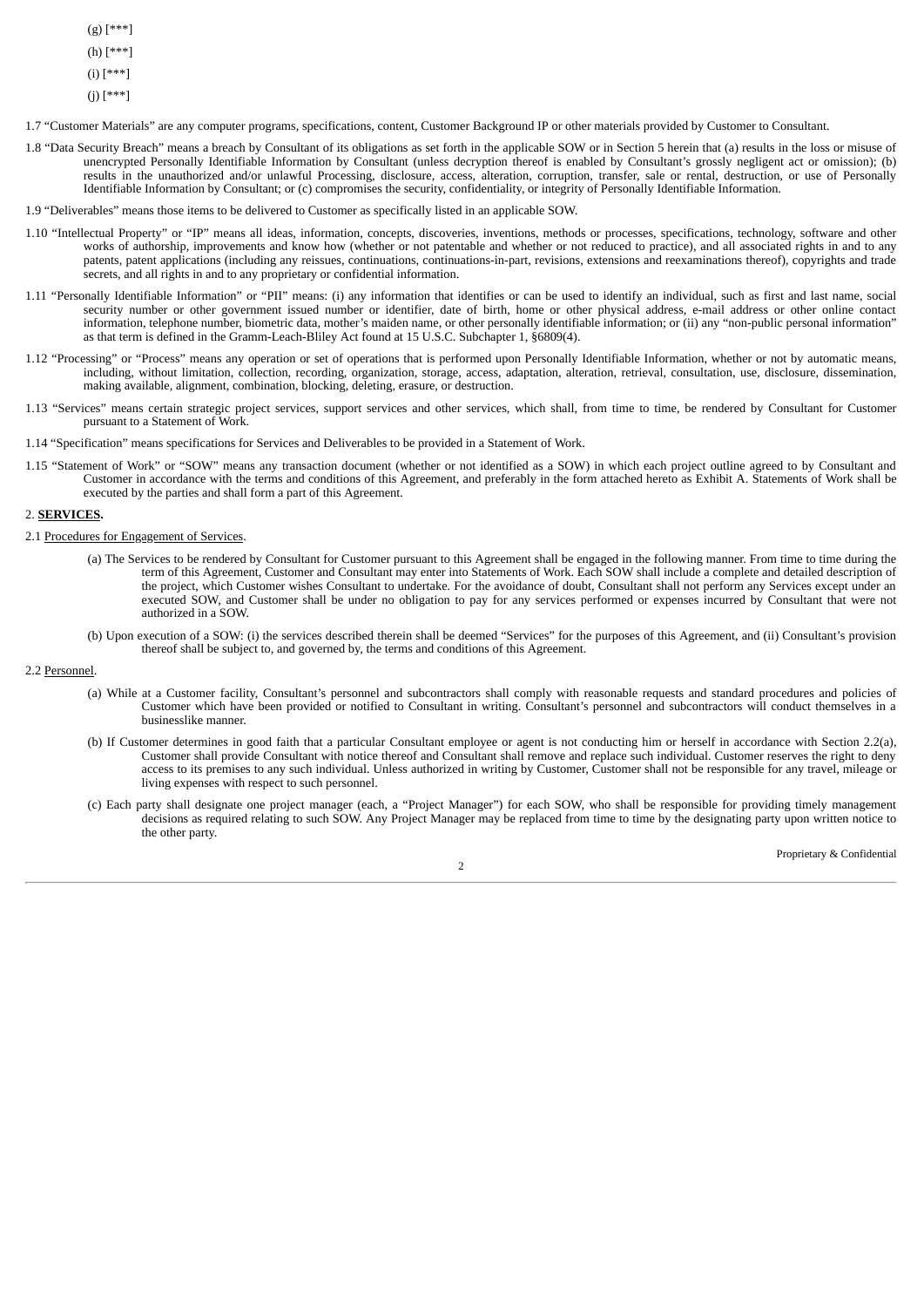#### 2.3 Replacement of Personnel.

- (a) Subject to Section 2.3(b), if any Consultant employee or subcontractor performing Services hereunder is replaced for any reason, the choice of replacement personnel shall be subject to Customer's approval, which approval shall not be unreasonably withheld, conditioned or delayed, and Consultant shall not charge Customer for the expenses incurred in transitioning the performance of Services to such replacement, which will occur promptly.
- (b) If Customer requests in writing that any Consultant employee or subcontractor be replaced for the reasons set forth in Section 2.2(b), Consultant shall have a reasonable opportunity to address Customer's concerns. Thereafter, in the case of cost-reimbursement or time-and-materials contracts, if Consultant replaces such employee or subcontractor as requested, then Consultant shall not charge Customer for any Services performed by such replaced employee or subcontractor, provided that the amount not charged shall not exceed one week's charges plus any charges for Services performed by such replaced employee or subcontractor after Consultant's receipt of Customer's written request for replacement.
- 2.4 Subcontractors. Consultant may not use subcontractors to perform the Services without Customer's prior written consent, which consent may be provided in an applicable SOW and not be unreasonably withheld, conditioned or delayed; provided, however, Consultant shall remain responsible for the performance of the Services and the performance of its subcontractors, for all of its obligations hereunder, and Customer shall not be responsible to any of Consultant's subcontractor for any liabilities incurred by a subcontractor in connection with an applicable SOW.
- 2.5 Customer Affiliates. During the term of this Agreement, if any Customer Affiliate desires to engage Consultant to perform Services hereunder, such Customer Affiliate may enter into a SOW hereunder.

#### 2.6 Schedule.

- (a) A SOW may contain a time schedule for completion of the Services required thereunder (the "Schedule"). Unless otherwise specified in a SOW, Customer and Consultant expressly acknowledge and agree that, subject to Section 2.8, all Schedules are firm or fixed performance dates, and Consultant shall complete such Services in accordance with the Schedule. Any changes to the Schedule shall be made in accordance with Section 2.7.
- (b) The date for completion of any activity on any such Schedule shall be extended on a day-for-day basis if Consultant can establish to the reasonable satisfaction of Customer that:
	- (i) the cause of such delay was a factor outside of the reasonable control of Consultant (including Customer's failure to complete a Customer obligation and delays or interruptions caused by OneWeb); and,
	- (ii) Consultant would have completed such activity but for such factor; and,
	- (iii) Consultant used commercially reasonable efforts to perform such activity notwithstanding the presence and impact of such factor; and,
	- (iv) Consultant is without material fault in causing such factor.
- 2.7 Changes to SOW. Each party may request changes that affect the scope, duration or any other aspect of the Services relating to any SOW, including changes in the Specifications and Deliverables. Each party also may request a change in the Schedule without changing the scope of the applicable SOW. The designated Project Manager of the requesting party will review the proposed change and determine whether to submit it to the other party. If a party requests any such change, Consultant shall notify Customer if it believes that an adjustment in the fees to be paid to Consultant with respect to the applicable SOW, or an adjustment to the applicable Schedule, is required. The parties' Project Managers shall then negotiate in good faith a reasonable and equitable adjustment in each adjustment in each or any of the applicable fees, Deliverables, Services, Schedule or Specifications. Consultant shall continue to perform pursuant to the existing SOW, and neither party shall be bound by any change requested by the other party, until such change has been accepted in writing by the other party.
- 2.8 Customer's Obligations.
	- (a) Customer's obligations in connection with a particular engagement, if any, shall be set forth in the applicable SOW. Customer shall cooperate with Consultant in the performance of the Services hereunder. Customer acknowledges and agrees that Consultant's performance is dependent in part upon the timely and effective satisfaction of Customer's responsibilities in connection with the Services.
	- (b) Customer-Furnished Items and Facilities. With respect to all hardware, software, documentation, data or other items or materials furnished to Consultant by Customer ("CFI") pursuant to an applicable SOW, the following terms and conditions shall apply:

i) Title to such CFI shall at all times remain with Customer.

ii) The Consultant shall return such CFI to Customer when it is no longer required in connection with the performance of the applicable SOW, or in the event of termination of this Agreement. The costs associated with returning the property shall be borne by the Customer.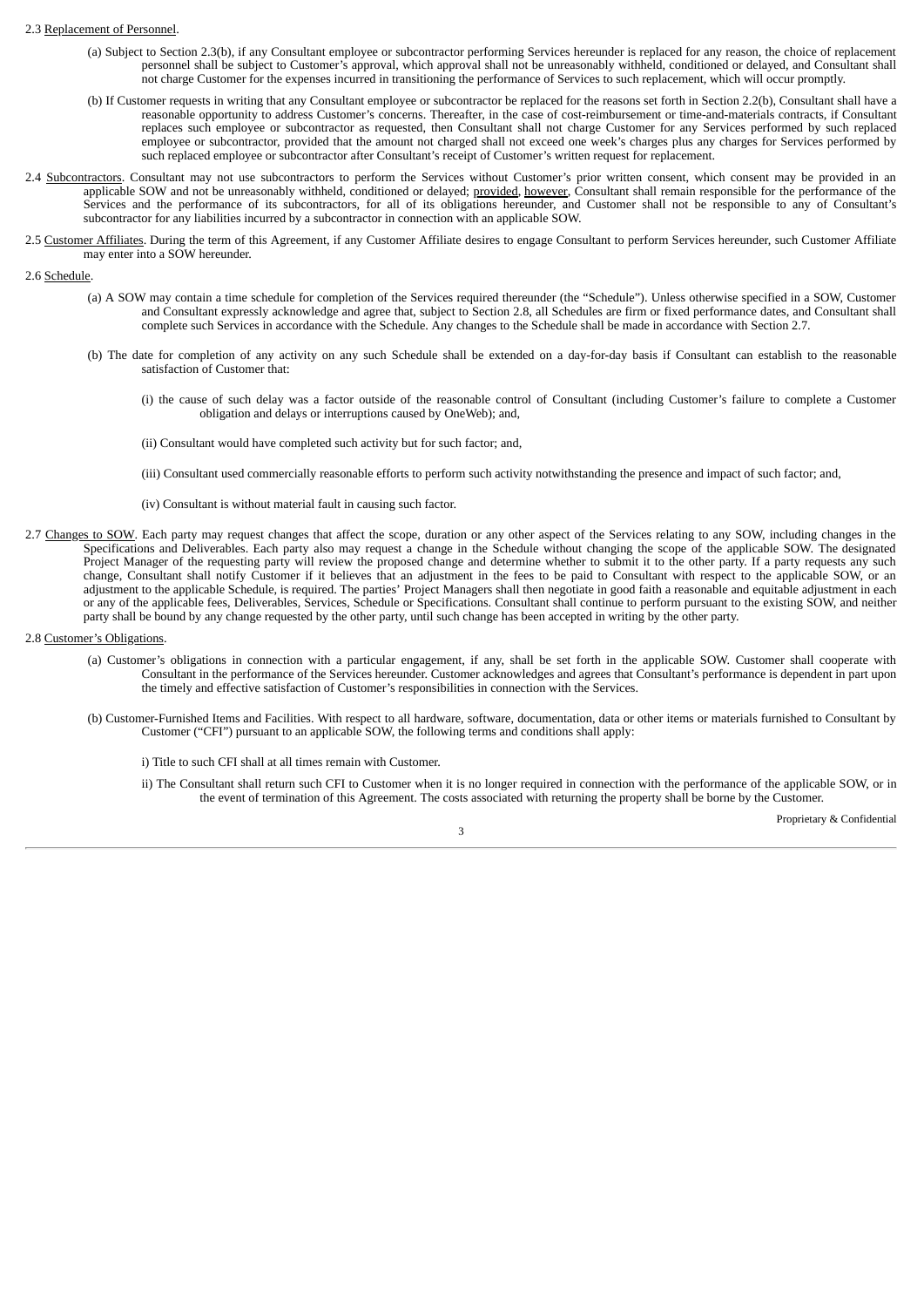iii) The Consultant shall bear the risk of loss of or damage to such CFI from the time that it arrives on the premises of Consultant for so long as it remains in Consultant's custody, except for any loss or damage caused by Customer or its agents or representatives. When the CFI is returned to Customer pursuant to Section 2.8(b)(ii), the risk of loss or damage while in transit shall be borne by Consultant.

- iv) Customer hereby grants to Consultant any necessary licenses solely for such use of the CFI as expressly permitted under this Agreement (including licenses to any third party materials included in the CFI). Customer represents and warrants that it possesses the requisite rights to grant to Consultant the foregoing rights and licenses in and to the CFI.
- (c) With respect to any facilities provided by Customer or any of its other contractors pursuant to this Agreement, regardless of the purpose, Customer shall exercise all reasonable care to ensure that such facilities are suitable for the purpose intended.

#### 2.9 Proprietary Rights.

- (a) All Consultant Background IP shall remain the sole and exclusive property of Consultant.
- (b) All Customer Background IP shall remain the sole and exclusive property of Customer.
- (c) All Consultant Foreground IP shall be the sole and exclusive property of Consultant and Customer hereby transfers, grants, conveys, assigns, and relinquishes exclusively to Consultant all of Customer's worldwide right, title and interest in and to such Consultant Foreground IP.
- (d) All Customer Foreground IP shall be the sole and exclusive property of Customer and Consultant hereby transfers, grants, conveys, assigns, and relinquishes exclusively to Customer all of Consultants worldwide right, title and interest in and to such Customer Foreground IP.
- (e) [\*\*\*]
- (f) Subject to the terms and conditions of this Agreement, Customer grants to Consultant a fully paid up, irrevocable, worldwide, nonexclusive right and license during the Term in and to the Customer Background IP and Customer Foreground IP to the extent necessary for Consultant's performance under this Agreement.
- (g) Each party grants only the licenses and rights specified in this Agreement and applicable SOWs. No other licenses or rights (including licenses or rights under patents) are granted either directly, by implication, or otherwise.
- 2.10 Acceptance of Services and Deliverables. Customer, with Consultant's cooperation and assistance, may conduct acceptance tests to verify whether the Services and/or Deliverables substantially conform to the applicable Specifications as set forth in the applicable SOW. Customer shall have [\*\*\*] after completion of the applicable Services or delivery of the applicable Deliverables, or such other period as may be mutually agreed in the applicable SOW (the "Acceptance Period"), to notify Contractor of its acceptance or rejection of the relevant Services and Deliverables. If Customer notifies Consultant of any material non-conformities with the Specifications in any of the Services or Deliverables (collectively "Non-conformities") in writing within the applicable Acceptance Period, Consultant shall promptly correct such Non-conformities at Consultant's own expense. Customer then shall have the right to test the corrected Services or Deliverables, as upon the initial completion of the applicable Services or Deliverables. If Customer does not notify Consultant of any material Non-conformities within the Acceptance Period, Customer shall be deemed to have accepted the Services or Deliverables. Should Consultant fail to correct a Non-conformity within [\*\*\*] after receiving written notice of it or such time period to which the parties mutually agree, Customer may terminate the Services under the applicable SOW, and Consultant shall refund the fees and expenses paid by Customer to Consultant for Non-conforming Services or Deliverables and any other Services or Deliverables that are thereby rendered to be of no reasonable utility to Customer and Customer shall return any such non-conforming Deliverables to Consultant.
- 2.11 Delivery, Consultant Deliverables, Title and Assumption of Risk. Delivery of Deliverables shall be as set forth in an applicable SOW. Title to all Deliverables shall pass to Customer upon acceptance thereof by Customer pursuant to Section 2.10. The Consultant warrants to Customer that it has and will deliver good title to all such deliverable items, free from any claim, lien, pledge, mortgage, security interest, or other encumbrances. With respect to each such Deliverable, the risk of loss or damage shall be borne by Consultant up to the time of delivery into Customer's custody as specified in the applicable SOW. After such delivery, Customer shall bear the risk of loss or damage, except for any loss or damage caused by Consultant or any of its subcontractors. Notwithstanding the passing of title or documents and reports, Customer's rights to use the information contained therein shall be subject to Section 2.9.

#### 3. **FEES AND EXPENSES.**

- 3.1 Service Fees. Customer shall pay Consultant for the provision of Services in accordance with the schedule of fees and charges set forth in the applicable SOW. Consultant shall furnish all labor, materials, services and equipment, and shall perform all of the Services, solely at Consultant's cost and expense. Except as the parties otherwise agree in writing, without right to reimbursement from Customer, Consultant shall pay or cause to be paid all contributions, payments, taxes and deductions for social security, old age retirement benefits, unemployment insurance, and annuities, pension or welfare fund payments required by any labor union or by any governmental body, and all withholding taxes, measured by or related to the wages, salaries or other compensation paid to persons employed or engaged by Consultant in connection with the performance of such Services under this Agreement. In connection with the foregoing, Consultant shall comply with all laws and regulations applicable to Consultant and/or to persons employed or engaged by Consultant.
- 3.2 Expenses. Customer shall reimburse Consultant for its reasonable out-of-pocket costs and expenses specifically authorized in the applicable SOW or otherwise authorized in advance in writing by Customer in connection with the Services and in accordance with Customer's written reimbursement policy. Consultant shall provide documentation of all expenses greater than [\*\*\*] for which Consultant requests reimbursement on a monthly basis, prior to the generation of any invoice on which such expenses are listed. Notwithstanding anything to

Proprietary & Confidential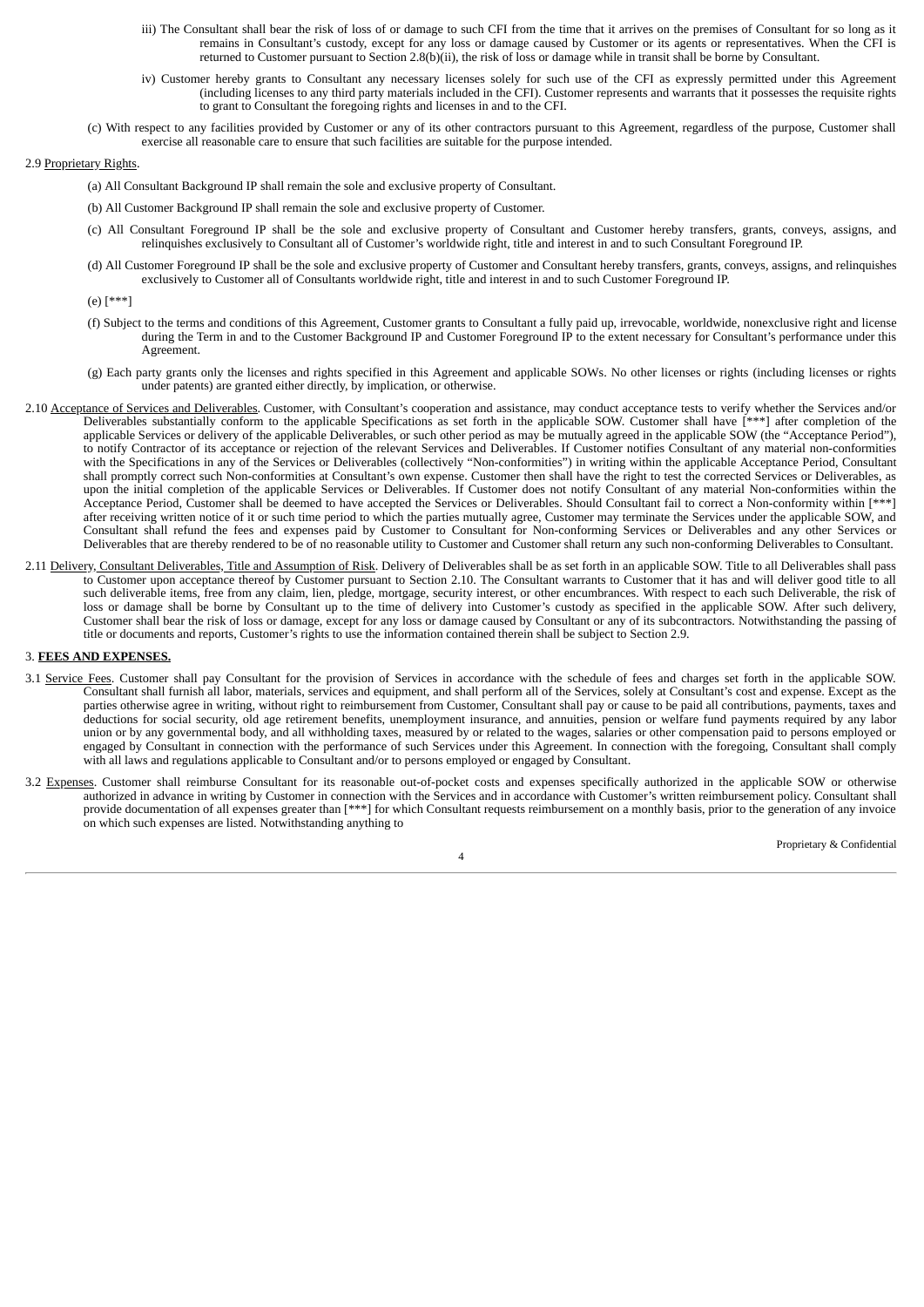the contrary herein, Customer shall not be required to reimburse Consultant for any expenses to the extent that Consultant has not presented an expense report verifying such expenses within [\*\*\*] after such expenses were incurred.

- 3.3 Records; Audit. Consultant shall maintain adequate records of all amounts charged to Customer with respect to the Services under each SOW for at least [\*\*\*] after completion of the applicable SOW. For purposes of clarification, except with respect to a cost-reimbursement or time-and-materials SOW, amounts charged shall not include, and Company shall have no right of access to or audit of, Consultant's detailed rate and cost information (of a type that is not ordinarily provided to any other commercial customer or third party including the Consultant's process for building up the applicable labor rates, overhead or fixed price elements). Consultant shall make such records available to Customer during normal business hours upon reasonable advance written notice. Consultant shall cooperate in any audit of such records that Customer may undertake; provided, however, that any such audit shall be at Customer's sole expense. [\*\*\*
- 3.4 Payment Terms. Consultant shall issue an invoice to Customer on or any time after the completion or delivery or as set forth in an applicable SOW and only in accordance with the Terms. Customer shall pay all properly invoiced amounts due to Consultant via ACH transfer within [\*\*\*] after Customer's receipt of such invoice, except for any amounts disputed by Customer in good faith. All payments hereunder will be in US dollars unless otherwise agreed to in writing. In the event of a payment dispute, Customer shall deliver a written statement to Consultant no later than [\*\*\*] prior to the date payment is due on the disputed invoice listing all disputed items and providing a reasonably detailed description of each disputed item. Amounts not so disputed are deemed accepted and must be paid, notwithstanding disputes on other items, within the period set forth in this Section 3. The parties shall seek to resolve all such disputes expeditiously and in good faith. Consultant shall continue performing its obligations under the SOW notwithstanding any such dispute.
- 3.5 Taxes. Customer is liable to Consultant only for taxes, which Consultant is required to collect from Customer by law. Consultant's invoices shall list taxes separately.

#### 4. **CONFIDENTIALITY.**

- 4.1 Obligations. Subject to Section 4.2, Recipient agrees that it will only use Discloser's Confidential Information only in the performance of its obligations under this Agreement (the "permitted purpose") and only during the term of this Agreement, and it will hold Discloser's Confidential Information in strict confidence and not disclose it to any third party except as approved in writing by Discloser. Recipient will protect Discloser's Confidential Information using the same degree of care that Recipient uses to protect its confidential materials of a similar nature, but in no case will Recipient employ less than a commercially reasonable degree of care. Recipient will not reverse engineer or attempt to derive the composition or underlying information, structure or ideas of Discloser's Confidential Information. Recipient will only permit access to Discloser's Confidential Information to those of its and its Affiliates' employees, officers, directors, contractors, subcontractors, authorized representatives, or airline partners (collectively, the "Representatives") who have a need to know for the permitted purpose, have been informed of the confidential nature of the Confidential Information, and are bound by written confidentiality obligations no less restrictive than those contained herein. All of Recipient's Representatives shall only use the Confidential Information for the permitted purpose and will be responsible for the disclosure and use of Confidential Information as though they were Recipient, and Recipient will be responsible for all violations of this Agreement resulting from the actions of its Representatives. Recipient will immediately notify Discloser upon discovery of any loss or unauthorized disclosure of Discloser's Confidential Information.
- 4.2 Exclusions. Recipient has no obligations under this Agreement with respect to any portion of Discloser's Confidential Information if Recipient can establish that: (a) it was publicly available at the time it was communicated to Recipient by Discloser; (b) it became publicly available subsequent to the time it was communicated to Recipient by Discloser through no fault of Recipient, or Recipient's Representatives; (c) it was in Recipient's possession free of any obligation of confidence at the time it was communicated to Recipient by Discloser; (d) it was rightfully communicated to Recipient free of any obligation of confidence subsequent to the time it was communicated to Recipient by Discloser; or (e) it was developed by employees or agents of Recipient independently of and without reference to Discloser's Confidential Information. In any dispute with respect to these exclusions, Recipient shall have the burden of proof, and such proof shall be by clear and convincing evidence. Recipient will not be in violation of this Agreement with regard to a disclosure that is in response to a requirement of applicable law, an order by a court or other governmental body, or to the extent required by the Securities and Exchange Commission in a securities filing, provided that, if feasible, Recipient provides Discloser with reasonable prior written notice of such disclosure to permit Discloser to seek confidential treatment of such information or otherwise contest or limit the disclosure thereof.
- 4.3 Restrictions. Recipient will not reproduce Discloser's Confidential Information in any form except as required to accomplish the permitted purpose. Any reproduction of any Confidential Information will remain Discloser's property and will contain any and all confidential or proprietary notices or legends that appear on the original. Neither Party will communicate any information to the other in violation of its confidentiality obligations to any third party.
- 4.4 Recipient's obligations of confidentiality hereunder will continue in full force and effect for five (5) years from the initial date of disclosure of such Confidential Information, or in the case of any trade secret, for as long as such Confidential Information remains a trade secret. Upon written request of Discloser, Recipient will promptly destroy or return to Discloser all of Discloser's Confidential Information in any form (including electronic media and including Recipient's notes or materials that incorporate any of Discloser's Confidential Information), except as described in the following sentence. Recipient shall not, in connection with the foregoing obligations, be required to delete Confidential Information held electronically in archive or backup systems in accordance with general systems archiving or backup policies, and Recipient's obligations under this Agreement will continue to apply to such Confidential Information.
- 4.5 The terms and conditions of this Section 4 shall survive expiration or any termination of this Agreement or applicable attachment.

#### 5. **DATA PRIVACY AND SECURITY**.

5.1 Without limiting the generality of Consultant's obligations elsewhere in this Agreement, Consultant is fully responsible for any authorized or unauthorized Processing of Personally Identifiable Information ("PII") in its possession or in the possession of its officer, director, employee, agent, subsidiary, affiliate, or any other person or entity acting on behalf of Consultant ("Consultant Personnel"). Consultant shall:

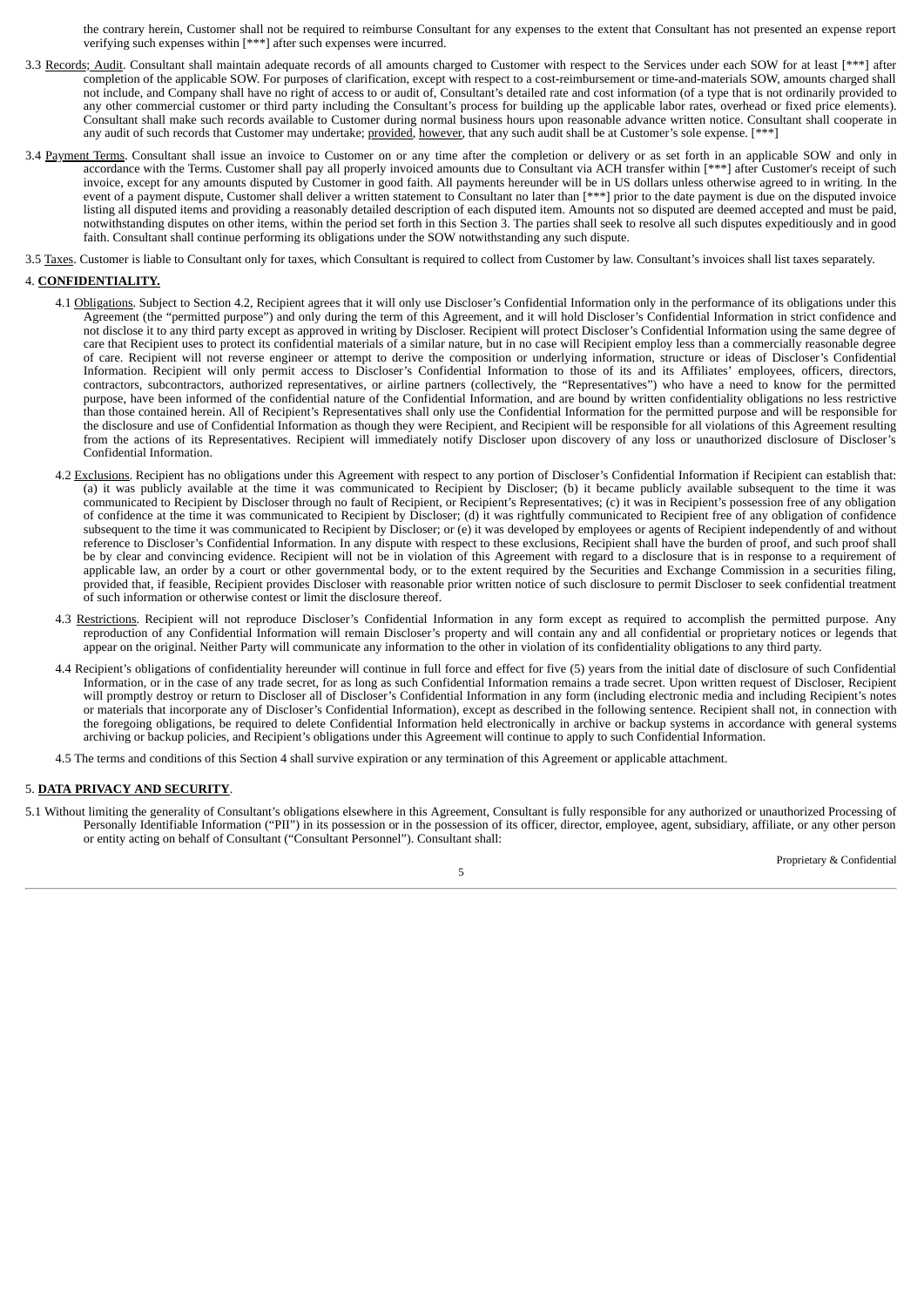(a) not use or disclose to any other party any PII of Customer, except in accordance with this Agreement or as otherwise required by law (collectively, the "Permitted Uses or Disclosures"); (b) instruct each Consultant Personnel to Process PII solely in compliance with the Permitted Uses or Disclosures; (c) ensure that such Processing is conducted only by Consultant's Personnel who have a legitimate business reason to Process such PII and have been appropriately trained and bound by legally enforceable and commercially reasonable confidentiality obligations; (d) Process PII only in accordance with applicable privacy and data protection laws; and (e) implement and maintain administrative, physical and technical safeguards ("Safeguards") that prevent any Processing of PII that this Agreement does not expressly authorize, including, without limitation, an information security program that meets best industry practice to safeguard PII. Such information security program would include: (i) adequate physical security of all premises in which PII will be processed and/or stored; (ii) reasonable precautions taken with respect to the employment of and access given to any Consultant Personnel engaged by Consultant to perform any part of the Services hereunder, including security clearances that assign specific access privileges to individuals; and (iii) an appropriate network security program, including encryption or other secure form approved in advance by Customer, of any PII that is Processed by Consultant or Consultant Personnel. Such network security program shall include, without limitation, (a) appropriate access controls and data integrity controls, including without limitation, ensuring that (i) authentication credentials have an expiration period that allows time for the transfer of data, but are not continuously left open; (ii) password complexity standards are implemented to protect PII from malicious access; and (iii) a process is implemented to log individual access to PII; (b) testing and auditing of all controls; and (c) appropriate corrective action and incident response plans. Customer hereby instructs Consultant, and Consultant hereby agrees to Process PII only as reasonably necessary and proportionate to perform Consultant's obligations under this Agreement.

- 5.2 Upon request from Customer, Consultant will provide evidence that it has established and maintains technical and organizational security measures governing the Processing of PII (appropriate to the Processing and the nature of the PII to be protected) and Consultant agrees to provide Customer with, copies of and/or reasonable information concerning Consultant's technical and organizational security measures relevant to the services provided under this Agreement. Upon reasonable notice, not more than annually, during normal business hours and with minimal disruption of Consultant's business, Customer, using a third-party auditor, shall have the right to conduct onsite inspections and/or audits of Consultant's technical and organizational security measures except in the case of a shared environment, and Consultant agrees to reasonably cooperate with such Customer auditor regarding such inspections or audits.
- 5.3 Consultant shall notify Customer promptly in the event of any disclosure of PII not authorized herein, or upon Consultant's knowledge of any other Data Security Breach (but in no event later than three business days after such Data Security Breach). In the event of a Data Security Breach, Consultant shall (i) promptly provide to Customer a detailed description of the incident, the data accessed, the identity of affected third parties, if any, and such other information as Customer may request concerning the Data Security Breach; (ii) assist Customer in investigating, remedying and taking any other action Customer deems necessary regarding any Data Security Breach and any dispute, inquiry or claim that concerns the Data Security Breach; (iii) take prompt actions that such Data Security Breach or potential Data Security Breach will not recur; and (iv) cooperate with Customer and any law enforcement or regulatory official investigating such Data Security Breach. Notwithstanding the foregoing, to the extent not prohibited by applicable law, Customer shall make the final decision on notifying Client customers, employees, service vendors and/or the general public of such Data Security Breach or any other breach related to security, which is not a Data Security Breach, and the implementation of the remediation plan. If a notification to Customer's customer is required under any applicable law, guidelines or best practice, then in addition to all other costs arising out of or in connection with such Data Security Breach, and without prejudice to all other rights and remedies available to Customer under this Agreement, at law or in equity, Consultant shall reimburse Customer for all reasonable notification, credit monitoring, and government penalty related costs incurred by Customer and its Affiliates arising out of or in connection with any such Data Security Breach.

#### 6. **TERM AND TERMINATION.**

6.1 Term. This Agreement shall commence on the Effective Date and shall continue in full force and effect until terminated in accordance with Section 6.2.

6.2 Termination.

- (a) Customer or Consultant may terminate this Agreement and all SOWs hereunder, immediately upon written notice of termination, in the event of a material breach of this Agreement by the other party, if such breach remains uncured for a period of [\*\*\*] after written notice of such breach (or such longer period of time that the parties may, in good faith, agree); provided, however, that Customer or Consultant, as applicable, may also choose to terminate only the SOW related to the applicable breach subject to the same cure rights.
- (b) Customer or Consultant may terminate this Agreement and all SOWs hereunder, immediately upon written notice of termination to the other party, in the event the other party: (i) becomes insolvent; (ii) makes an assignment for the benefit of creditors; (iii) files a voluntary bankruptcy petition; (iv) acquiesces to any involuntary bankruptcy petition; or (v) is adjudicated bankrupt, and in such party is unable to or fails to continue to perform all of its obligations under this Agreement or the applicable SOW.
- (c) Customer or Consultant may terminate this Agreement for any or no reason upon thirty (30) days written notice to the other party, provided that there are no then-current SOWs.
- (d) Customer may terminate any SOW for any reason or for no reason upon thirty (30) days written notice to Consultant except as specified in a SOW.

6.3 Consequences of Termination. Upon the termination of this Agreement:

(a) Within [\*\*\*] after the effective date of such termination (and if applicable, without prejudice to Section 6.3(c)), a final invoice including all fees and charges for Services performed and expenses incurred prior to and including the effective date of termination shall be generated as set forth in each applicable SOW, and Customer shall pay such bill in accordance with Section 3.4.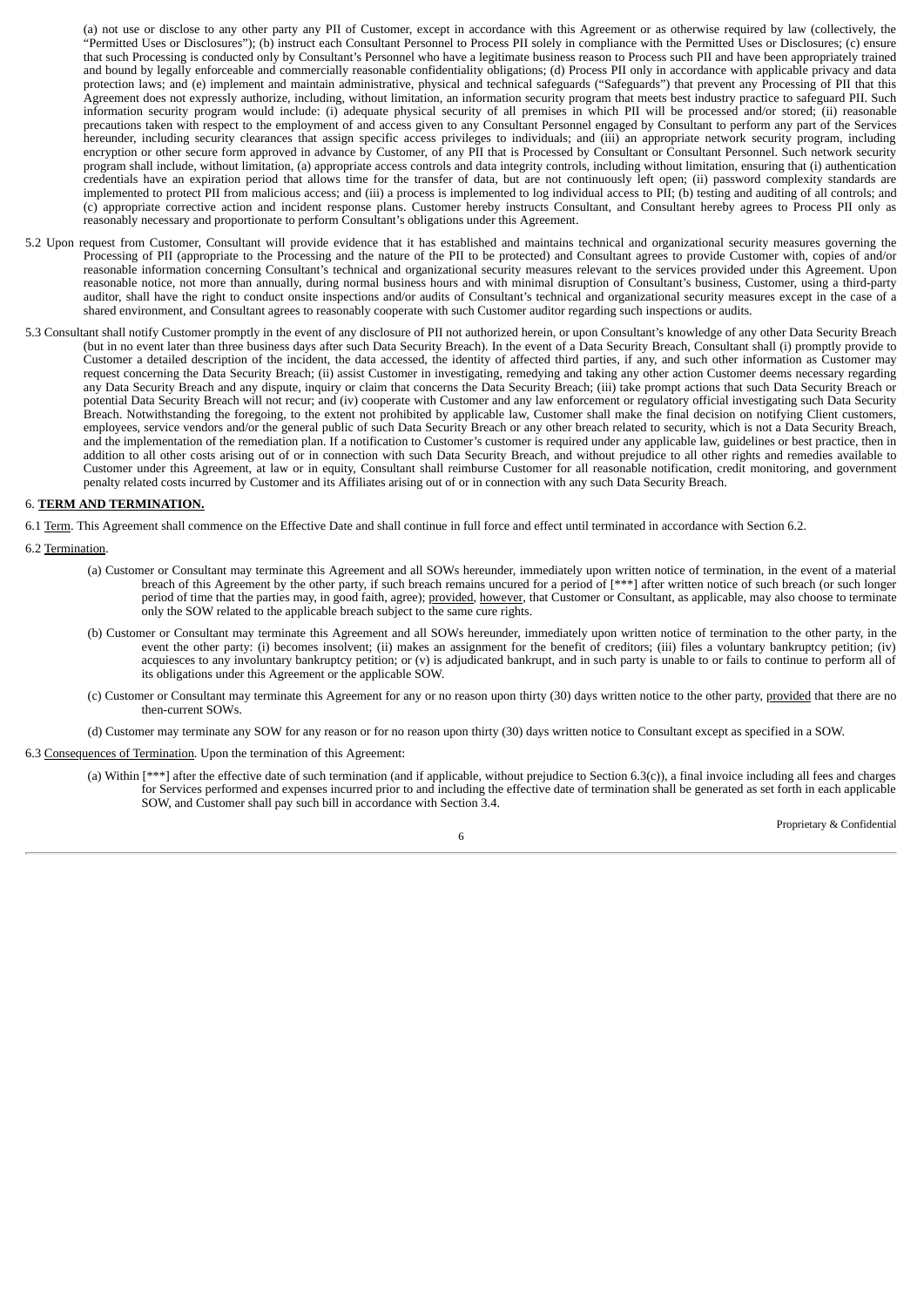- (b) Consultant shall deliver all existing Deliverables and all Deliverables-in-progress to Customer. Upon Customer's compliance with its obligations pursuant to Section 6.3(a) and, if applicable, Section 6.3(c), Customer shall be deemed to have paid Consultant for the applicable Deliverables (including, without limitation, any Deliverables-in-progress).
- (c) If the Agreement is terminated by Customer under Section 6.2(b) (a "Triggering Event"), Consultant will [\*\*\*].
- (d) Each party shall return to the other party all Confidential Information of the other party (including all copies thereof) and all other papers, materials and other property of the other party in such party's possession, and certify that it has deleted such Confidential Information from all of its electronic media, provided, however, that both parties may retain whatever Confidential Information of the other party that is necessary to exercise any of such party's surviving rights or obligations hereunder. Consultant may retain one copy of such Confidential Information, as required, for archival purposes only.
- (e) Sections 3.3, 3.5, 4, 5, 6.3, 8, 9, 10, 11.3, 11.4, 11.5, 11.8, 11.9, 11.10, 11.11, 11.12, 11.13, 11.14 (to the extent set forth therein), 11.15 and 11.17, and any other provision that should naturally extend beyond the termination of this Agreement shall survive termination of this Agreement for any reason.

#### 7. **INSURANCE.**

7.1 [\*\*\*]

- 7.2 The [\*\*\*] insurance coverage in 7.1(a) above shall include a waiver of subrogation against Customer. Insurance coverage in 7.1(b) above shall (i) name Customer, its parent, subsidiaries and affiliates as additional insured; (ii) designate Customer as primary with respect to, and not contributing to or in excess of, any other similar insurance maintained by Customer; and (iii) include a waiver of subrogation against Customer. Insurance coverage in 7.1(c) and 7.1(d) above shall (i) name Customer, its parent, subsidiaries and affiliates as an additional insured; and (ii) include a waiver of subrogation against Customer.
- 7.3 For all above mentioned policies such endorsements shall be evidenced on a certificate of insurance furnished to Customer and must provide at least [\*\*\*] written notice in the event of cancellation of any such policy.
- 7.4 Consultant will use commercially reasonable efforts to ensure that any company, vendor or subcontractor being engaged for work under this Agreement, including without limitation under any Statement of Work, is bound to the same or substantially similar terms, as appropriate, under this Section and that appropriate Certificates of Insurance or other evidence of such insurance coverage shall be provided to Customer.

#### 8. **WARRANTIES.**

- 8.1 Violation of Law. Consultant represents and warrants to Customer that as of the date of performance, Consultant's performance of the Services does not and shall not violate any law, rule, or regulation applicable to Consultant in its role as a service provider.
- 8.2 Professional Standards. Consultant represents and warrants to Customer that: (a) all Services will be performed and all Deliverables delivered by Consultant in a good and workmanlike manner in accordance with applicable industry standards and practices and the Specifications for such Services and Deliverables set forth in the applicable Statement of Work; (b) Consultant possesses the necessary equipment, personnel and other expertise necessary to provide the Services and Deliverables as set forth herein and in the Statement of Work; and (c) Consultant personnel rendering the Services and developing the Deliverables shall have the appropriate technical skills, training, experience and expertise to enable Consultant to perform its responsibilities hereunder.
- 8.3 Viruses. Consultant represents and warrants to Customer that its performance of the Services will not intentionally introduce viruses or other harmful elements designed to disrupt the orderly operation of, or impair the integrity of data files resident on, any of Customer's hardware. Consultant further represents and warrants that it shall use generally and commercially available (in the United States) and reasonably current and comprehensive virus detection/scanning programs, from a reputable vendor of anti-virus software, to protect Customer's systems and data. Consultant further represents and warrants to Customer that, as of the date each Deliverable is delivered to Customer, such Deliverable shall not contain any such virus or other harmful element.
- 8.4 **EXCEPT AS SPECIFICALLY SET FORTH HEREIN, CONSULTANT NEITHER MAKES NOR ASSUMES ANY LIABILITY UNDER ANY WARRANTIES (WHETHER EXPRESS, IMPLIED OR STATUTORY) ON OR WITH RESPECT TO SERVICES AND DELIVERABLES, INCLUDING, WITHOUT LIMITATION, ANY IMPLIED WARRANTIES OR CONDITIONS OF MERCHANTABILITY, NON-INFRINGEMENT, OR FITNESS FOR A PARTICULAR PURPOSE.**

#### 9. **INDEMNIFICATION.**

#### 9.1 Indemnification by Consultant.

(a) Consultant shall indemnify, defend (at Consultant's expense) and hold Customer, its Affiliates and their respective officers, directors, agents and employees harmless from and against any court costs, reasonable attorneys' fees and expenses, settlement expenses, court-awarded damages and reasonable costs of investigation arising out of or resulting from: [\*\*\*]

(b) [\*\*\*]

9.2 Indemnification by Customer. Customer shall indemnify, defend (at Customer's expense) and hold Consultant, its Affiliates and their respective officers, directors, agents and employees harmless from and against any court costs, reasonable attorneys' fees and expenses, settlement expenses, court-awarded damages and reasonable costs of investigation arising out of or resulting from (i) any bodily injury or real or tangible personal property damage arising out of Customer's negligence or willful misconduct; and (ii) any third-party claim that such third party's patent, trademark, trade secret, copyright or trade dress right is infringed, misappropriated or violated by any Customer Materials.

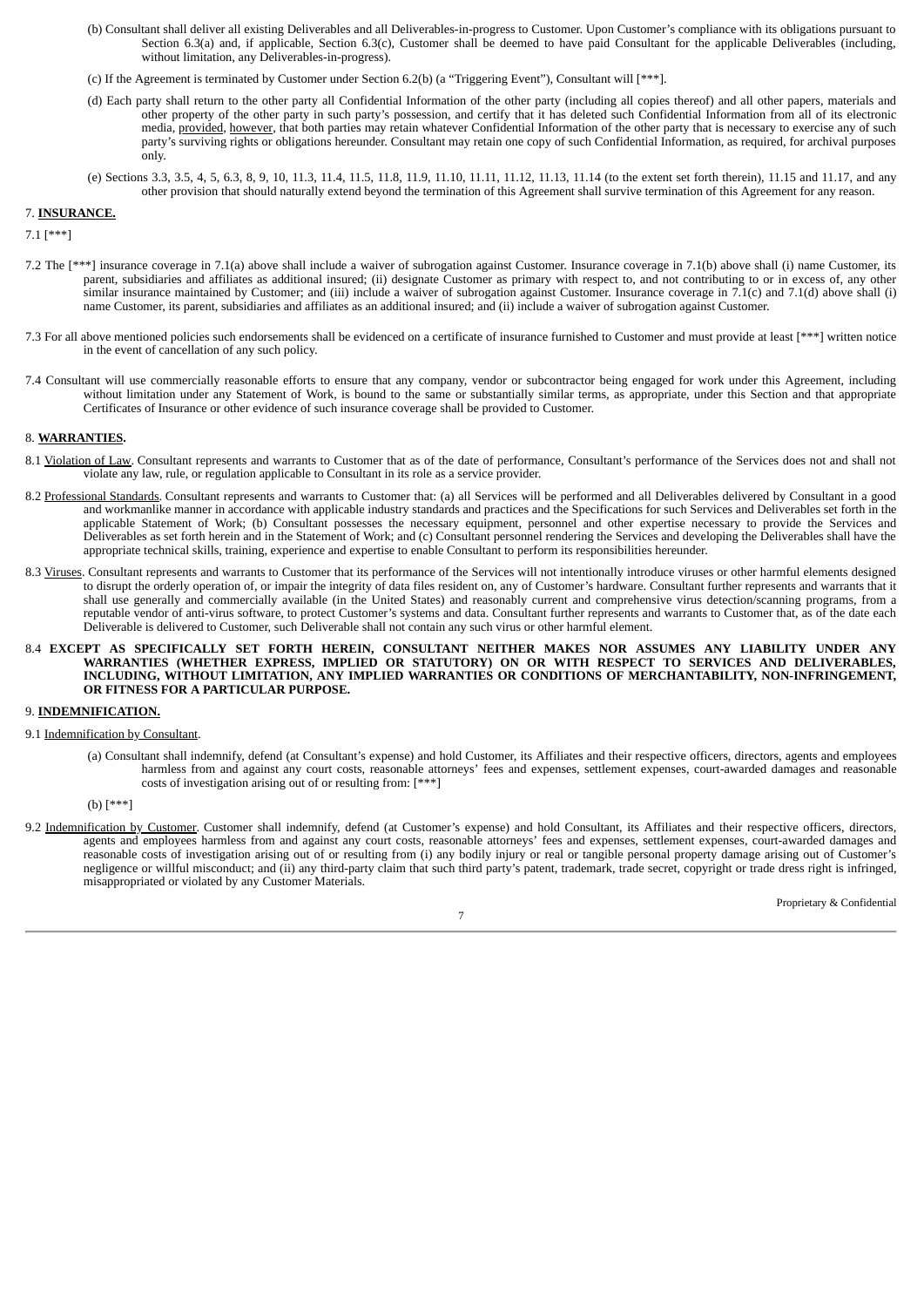9.3 Indemnification Procedures. Promptly after receipt by an indemnified party of a notice of any claim or the commencement of any action, such indemnified party shall: (a) notify the indemnifying party in writing of any such claim; (b) provide the indemnifying party with reasonable assistance to settle or defend such claim, at the indemnifying party's own expense; and (c) grant to the indemnifying party the right to control the defense and/or settlement of such claim, at the indemnifying party's own expense; provided, however, that: (i) the failure to so notify, provide assistance and grant authority and control shall only relieve the indemnifying party of its obligation to the indemnified party to the extent that the indemnifying party is prejudiced thereby; (ii) the indemnifying party shall not, without the indemnified party's consent (such consent not to be unreasonably withheld or delayed), agree to any settlement that: (A) makes any admission on behalf of the indemnified party; or (B) consents to any injunction against the indemnified party (except an injunction relating solely to the indemnified party's continued use of any infringing Deliverable or Customer Materials); and (iii) the indemnified party shall have the right, at its expense, to monitor any legal proceeding through legal counsel of its choosing, but shall have no right to settle a claim without the indemnifying party's written consent.

#### 10. **LIMITATION OF LIABILITY.**

- 10.1 Limitation of Liability. EXCEPT IN CONNECTION WITH (a) SECTION 4, (b) SECTION 9, AND (c) EITHER PARTY'S INFRINGEMENT OR VIOLATION OF THE OTHER PARTY'S INTELLECTUAL PROPERTY RIGHTS, IN NO EVENT SHALL EITHER PARTY, ITS AFFILIATES, OR THEIR RESPECTIVE DIRECTORS, OFFICERS, AGENTS, SUBCONTRACTORS OR EMPLOYEES, BE LIABLE TO THE OTHER PARTY FOR ANY REASON, WHETHER IN CONTRACT OR IN TORT, FOR ANY DIRECT DAMAGES ARISING OUT OF OR BASED UPON THIS AGREEMENT (INCLUDING ALL STATEMENTS OF WORK) EXCEEDING [\*\*\*] REGARDLESS OF THE FORM IN WHICH ANY LEGAL OR EQUITABLE ACTION MAY BE BROUGHT.
- 10.2 No Consequential Damages. EXCEPT IN CONNECTION WITH (a) A BREACH OF SECTION 4, (b) SECTION 9, AND (c) EITHER PARTY'S INFRINGEMENT OR VIOLATION OF THE OTHER PARTY'S INTELLECTUAL PROPERTY RIGHTS, IN NO EVENT SHALL EITHER PARTY, ITS AFFILIATES, OR THEIR RESPECTIVE DIRECTORS, OFFICERS, AGENTS, SUBCONTRACTORS OR EMPLOYEES, BE LIABLE TO THE OTHER PARTY UNDER ANY THEORY OF TORT, CONTRACT, STRICT LIABILITY OR OTHER LEGAL OR EQUITABLE THEORY FOR EXEMPLARY, PUNITIVE, INDIRECT, SPECIAL, LOST PROFITS, ECONOMIC, CONSEQUENTIAL, LOSS OR DAMAGE TO DATA OR SIMILAR DAMAGES, EACH OF WHICH IS HEREBY EXCLUDED BY AGREEMENT OF THE PARTIES REGARDLESS OF WHETHER OR NOT SUCH PARTY HAS BEEN ADVISED OF THE POSSIBILITY OF SUCH DAMAGES

#### 11. **GENERAL.**

- 11.1 Assignment. Neither Party may assign or transfer its rights or obligations in this agreement (by operation of law or otherwise), in whole or in part, to any person or entity without the prior written consent of the other Party, which consent shall not be unreasonably withheld; provided, however, that a Party may assign such rights or obligations upon written notice to the non-assigning Party to (a) a successor or surviving corporation resulting from a merger, consolidation, sale of assets or stock or other corporate reorganization, or (b) its parent or Affiliate, in each of (a) and (b) upon conditions that the assignee will assume all of the Party's obligations hereunder, is fully capable of fulfilling the assignor's obligations under this Agreement, and does not engage in a business that is competitive with the business of the non-assigning Party. Any attempt to assign or delegate in violation of this clause will be void.
- 11.2 Relationship. The relationship between the parties to this Agreement is and shall be that of independent contractors. It is expressly agreed that nothing in this Agreement shall be construed to create or imply a partnership, joint venture, agency relationship or contract of employment. Neither party shall have the authority to make any statement, representation nor commitment of any kind, or to take any action that shall be binding on the other party except as authorized in writing by the party to be bound. Personnel supplied by Consultant hereunder are not Customer's employees or agents, and Consultant assumes full responsibility for: (a) their acts, (b) compensation of Consultant personnel, and (c) the payment of worker's compensation, disability benefits, or unemployment insurance or for withholding or paying employment related taxes for any such Consultant personnel.
- 11.3 Entire Agreement; Binding Effect; Amendment; Order of Precedence. This Agreement (together with the Exhibits, and SOW(s) hereto) constitutes the entire agreement between Consultant and Customer regarding the subject matter hereof. All prior or contemporaneous agreements, proposals, understandings and communications between Consultant and Customer regarding the subject matter hereof, whether oral or written, are superseded by and merged into this Agreement. Neither this Agreement nor any SOW hereto may be modified or amended except by a written instrument executed by both Consultant and Customer. In the event of any inconsistency between the terms of this Agreement and any SOW issued under this Agreement, the terms and conditions of the SOW shall govern and control. Additional or different terms in any written communication from Consultant (such as an invoice or purchase order) are void.
- 11.4 Severability. If any one or more of the provisions contained in this Agreement shall for any reason be held to be invalid, illegal or unenforceable in any respect, the remaining provisions of this Agreement shall be enforceable to the maximum extent possible.
- 11.5 Notices. Each party must provide notices or other communications to the other party in writing by: (i) certified mail, hand delivery or delivery by a courier service to the address below set forth (or such other address as may have been furnished by or on behalf of such party by like notice), (ii) facsimile with receipt of a "transmission ok" acknowledgement, or (iii) e-mail. Communications sent by facsimile or e-mail shall be deemed effectively served upon dispatch, if receipt is confirmed electronically. Communications sent by certified mail or courier service shall be deemed effectively served [\*\*\*] after deposit. All other general correspondence may be communicated by electronic means (e-mail).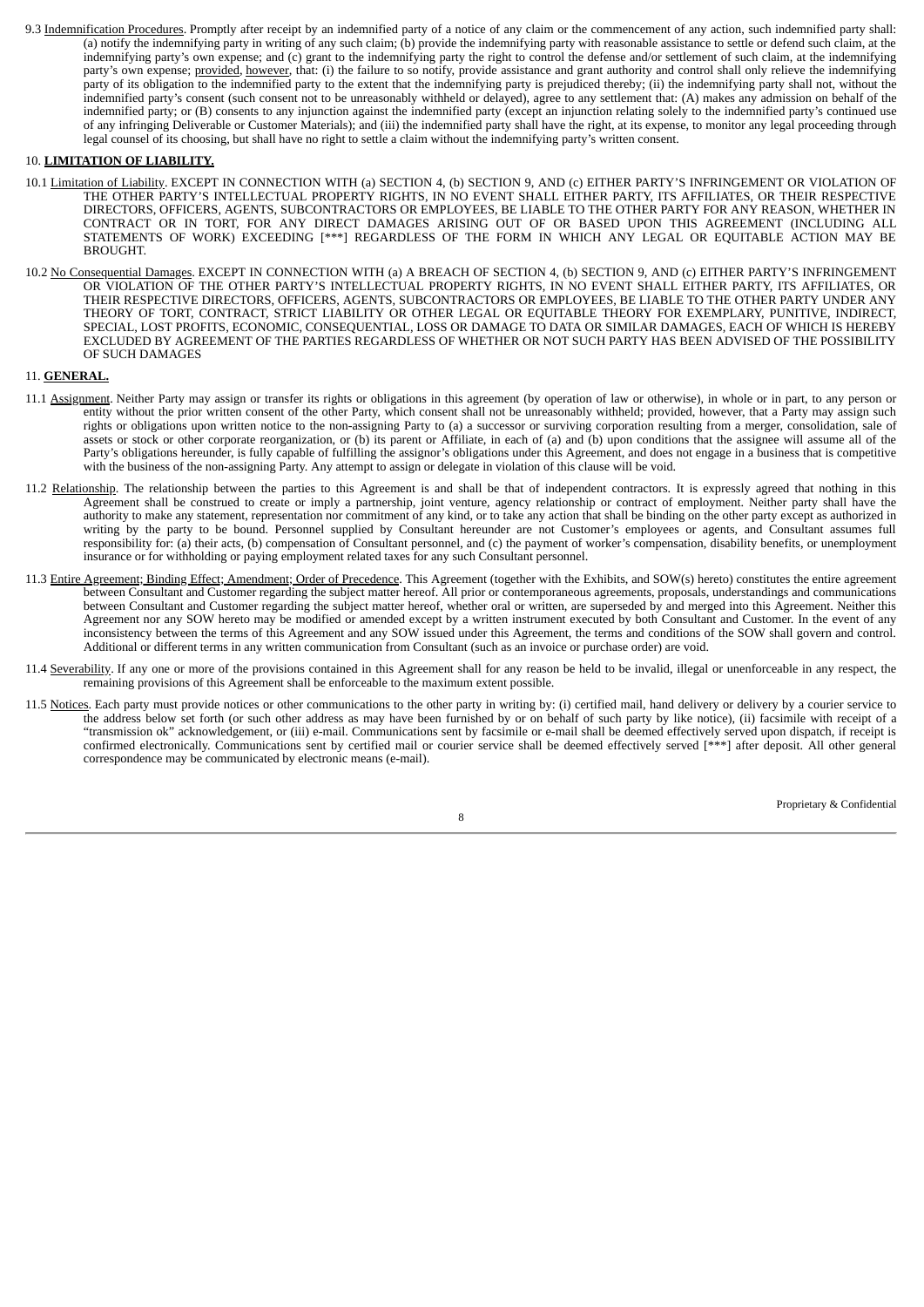Hughes Network Systems, LLC Germantown, Maryland 20876 Attn: General Counsel

- 11.6 Waiver. No waiver by either party of a breach of any term, provision or condition of this Agreement by the other party shall constitute a waiver of any succeeding breach of the same or any other provision hereof. No such waiver shall be valid unless executed in writing by the party making the waiver.
- 11.7 Counterparts. This Agreement may be executed in counterparts, each of which shall be deemed an original, and all of which together shall constitute one instrument.
- 11.8 Headings. The section and subsection headings used in this Agreement are intended for reference purposes only and shall not affect the interpretation or construction of any provision of this Agreement.
- 11.9 Construction. Each party acknowledges that this Agreement was drafted jointly by the parties, and it shall be construed neither against nor in favor of either party. The term "including" or "include", as used in this Agreement, shall mean "including, but not limited to".
- 11.10 Third Party Beneficiaries. Nothing contained in this Agreement is intended to confer nor shall confer upon any person (other than the parties hereto and their permitted assigns) any rights, benefits or remedies of any kind or character whatsoever, and no such person shall be deemed a third party beneficiary under or by reason of this Agreement.
- 11.11 Accrued Rights. The termination or expiration of this Agreement shall not effect or prejudice either party's accrued rights hereunder.
- 11.12 Governing Law, Venue and Language. THIS AGREEMENT SHALL BE GOVERNED BY AND CONSTRUED IN ACCORDANCE WITH THE LAWS OF THE STATE OF COLORADO, WITHOUT REGARD TO PRINCIPLES OF CONFLICTS OF LAW. THE UNITED NATIONS CONVENTION ON CONTRACTS FOR THE INTERNATIONAL SALE OF GOODS SHALL NOT APPLY TO THIS AGREEMENT. VENUE FOR ANY LEGAL ACTION ARISING OUT OF OR RELATING TO THIS AGREEMENT SHALL BE EXCLUSIVELY THE STATE OR FEDERAL COURTS LOCATED IN DENVER, COLORADO. THE PARTIES HEREBY CONSENT TO THE JURISDICTION OF SUCH COURTS. NOTHING IN THIS AGREEMENT AFFECTS ANY STATUTORY RIGHTS OF CONSUMERS THAT CANNOT BE WAIVED OR LIMITED BY CONTRACT. THE PARTIES WAIVE JURY TRIAL WITH RESPECT TO ANY DISPUTE UNDER THIS AGREEMENT.
- 11.13 Solicitation of Employees. Either party may hire any personnel of the other party who has responded to publicity for a position that has been publicized through local or national newspapers, Internet postings, radio or television advertising, job fairs, notices to colleges or technical schools, or placement professionals.
- 11.14 Dispute Resolution. Prior to initiating formal dispute resolution procedures with respect to any dispute, the parties shall attempt to resolve such dispute informally, as follows: (a) the parties' respective project managers for the applicable SOW shall attempt in good faith to resolve all disputes. If the Project Managers are unable to resolve a dispute in an amount of time that both parties deem reasonable under the circumstances, then upon written notice to the other party, either party may refer the dispute to the applicable senior corporate executives for resolution pursuant to Section 11.14(b); (b) within  $[***]$  after receipt of a written notice under Section 11.14(a), the designated senior corporate executives shall discuss the problem and negotiate in good faith in an effort to resolve the dispute without the necessity of any formal dispute resolution proceeding. All negotiations shall be strictly confidential and used solely for the purposes of settlement. Any materials prepared by one party for these proceedings shall not be used as evidence by the other party in any subsequent litigation; provided, however, the underlying facts supporting such materials may be subject to discovery.
- 11.15 Jury Trial Wavier. Each Party waives any right to a jury trial in any proceeding arising out of or related to this Agreement.
- 11.16 Press Releases. Neither party shall issue any press release concerning this Agreement without the other's consent. Neither party may use the name, trade name, trademark, logo, acronym or other designation of the other in connection with any press release, advertising, publicity materials or otherwise without the prior written consent of the other party.
- 11.17 Export Laws. Each party will comply with applicable import and export control laws and regulations, including those of the United States that prohibit or limit export for certain uses or to certain end users.
- 11.18 Third Party Code of Conduct. Consultant shall comply with Customer's Third Party Code of Conduct in the performance of the Services hereunder. The Third Party Code of Conduct is located at http://www.gogoair.com/policies.
- 11.19 Force Majeure. Either party hereto shall be excused for delays or interruptions in the performance of its obligations under this Agreement or applicable SOW to the extent such delays or interruptions are otherwise not foreseeable and beyond the reasonable control of such party, including but not limited to delays or interruptions due to war (whether or not actually declared), sabotage, insurrection, rebellion, riot or other act of civil disobedience, act of a public enemy, failure of or delay in transportation, any governmental act, judicial action, priorities given U.S. Government procurements, labor dispute, shortage of labor, fuel, raw material or machinery, fire, accident, explosion, epidemic,

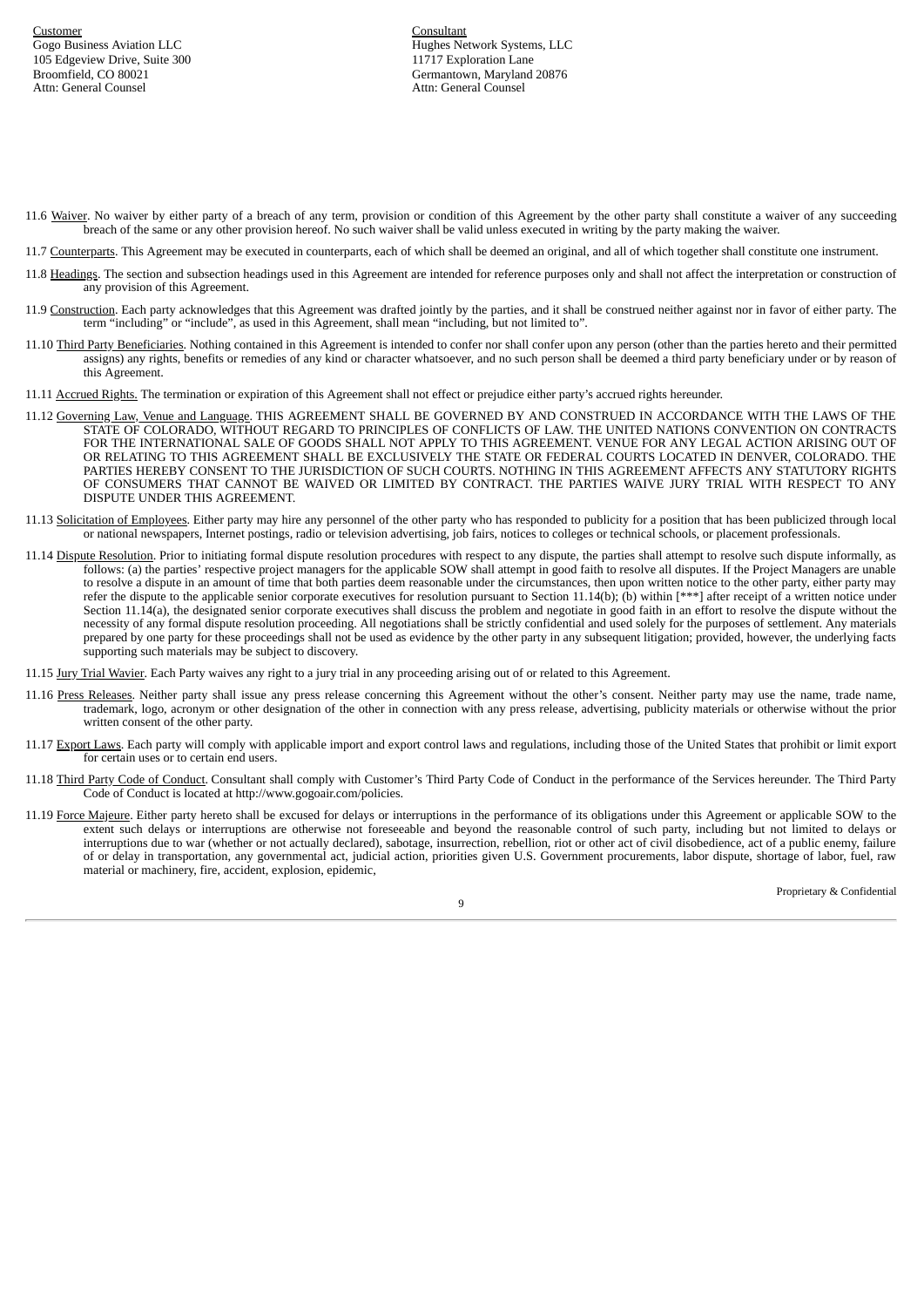pandemic, quarantine, storm, flood, earthquake, or other Acts of God ("Force Majeure"). The parties specifically agree that rain, snow or other ordinary weather conditions (excluding tornadoes, hurricanes, and other major storms) do not constitute Force Majeure conditions. If any such Force Majeure occurs, the party affected by such Force Majeure shall promptly notify the other party in writing and use its best efforts to abate the effect of such Force Majeure and restore compliance with the terms of an Agreement as soon as possible.

IN WITNESS WHEREOF the parties hereto, by their duly authorized representatives, have executed this Agreement as of the date first set forth above.

By: <u>/s/ Sergio Aguirre</u> <br>
Name: <u>Sergio Aguirre</u> 
By: *S/ Sean P. Fleming*<br>
Name: <u>Sergio Aguirre</u> 
By: *S/ Sean P. Fleming* 

#### **GOGOGOGIC BUSINESS AVIATION BUSINESS AVIATION AT A LCC BUSINESS AND LCCC.**

Sean P. Fleming Title: President and COO Title: President and COO Title: PERSONAL SERVICE SERVICE SERVICE SERVICE SERVICE SERVICE SERVICE SERVICE SERVICE SERVICE SERVICE SERVICE SERVICE SERVICE SERVICE SERVICE SERVICE SERVICE SERVICE SERV